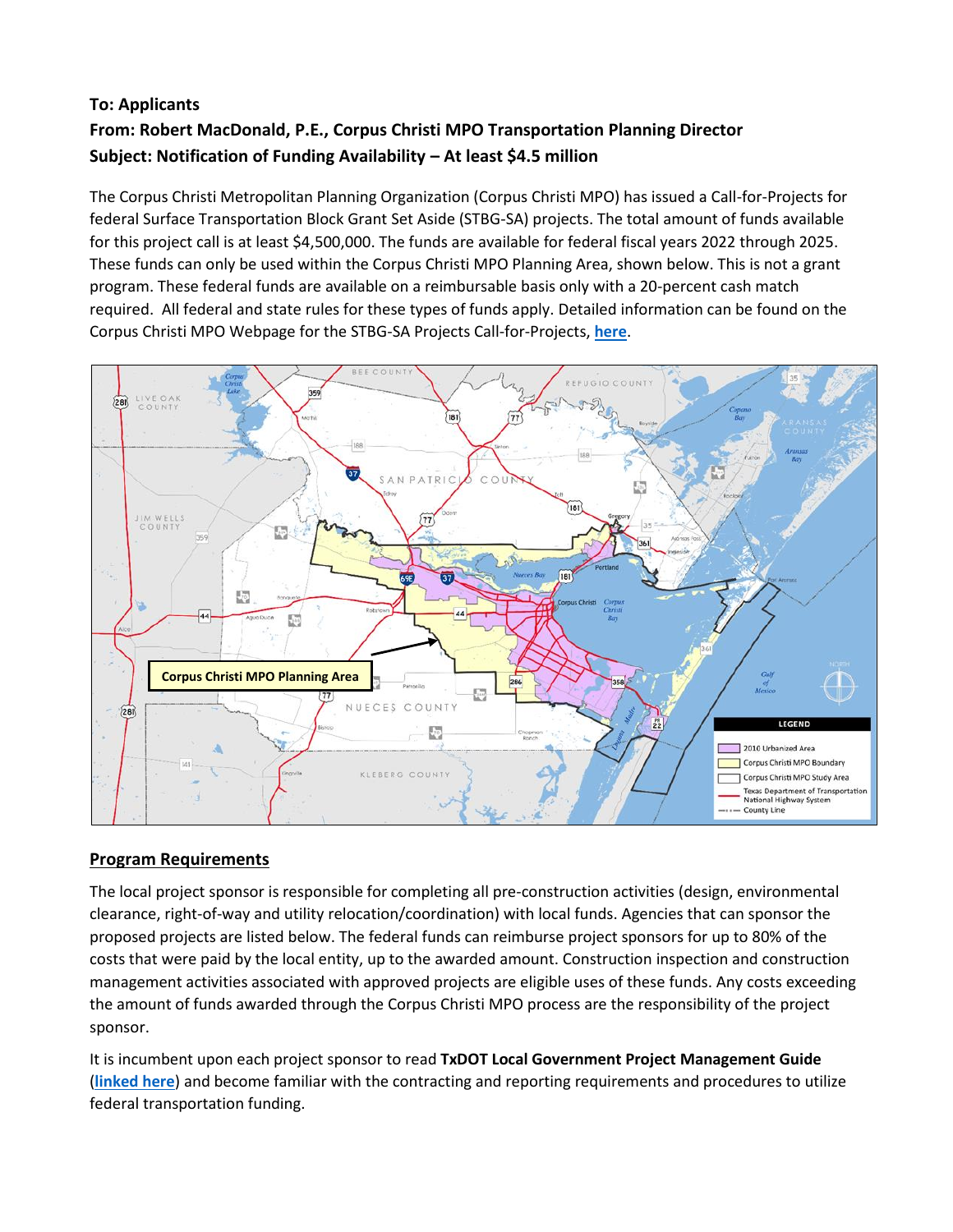### **Eligible Applicants**

Eligible STBG-SA (Category 9 funds) project sponsors include:

- 1. Local governments;
- 2. Natural resource or public land agencies, including Federal agencies;
- 3. School districts, local education agencies, or schools;
- 4. Regional transportation authorities;
- 5. Transit agencies;
- 6. Tribal governments;
- 7. A nonprofit entity responsible for the administration of local transportation safety programs;
- 8. Any other local or regional governmental entity with responsibility for oversight of transportation or recreational trails (other than a metropolitan planning organization or a State agency) that the State determines to be eligible, consistent with the goals of subsection (c) of section 213 of title 23.

#### **Eligible Activities**

The list below shows the 11 types of projects eligible for funding using this type of transportation funding:

- 1. Bicycle and Pedestrian Facilities
- 2. School-Age Bicycle and Pedestrian Education
- 3. Conversion of Abandoned Railway Corridors to Trails
- 4. Construction of Turnouts, Overlooks, and Viewing Areas
- 5. Outdoor Advertising Management
- 6. Historic Preservation and Rehab of Historic Transportation Facilities
- 7. Vegetation Management
- 8. Archaeological Activities
- 9. Stormwater Management
- 10. Wildlife Mitigation
- 11. Safe Routes to School

#### **Mandatory Corpus Christi MPO STBG-SA (Category 9) Workshops (Attendance at one is required)**

Applying for federal funds is a significant undertaking, which must be led by the project sponsor from start to finish. Projects that have not navigated the federal requirements and been advertised for construction within 1 year of their programmed year may be subject to forfeiture of awarded funds and project cancellation.

On January 20th and February 17th, the Corpus Christi MPO will host identical informational workshops. Workshop participation is required for all agencies who plan on submitting for this project call. The workshops (at 10:00 a.m.) will provide information and support to agencies interested in submitting projects. These workshops will be held in-person at the Corpus Christi RTA Administrative Facility located at 602 N. Staples St., Room 324 – Multi-Purpose Room.

#### **Application Submittal**

A complete project application consists of the following components:

- Completed Fillable Microsoft Word macro-enabled template including Project Cost Breakdown
- Project Schedule
- Other Supporting information (maps, drawings, photographs, reports, etc.)
- Email the completed application to ccmpo@cctxmpo.us